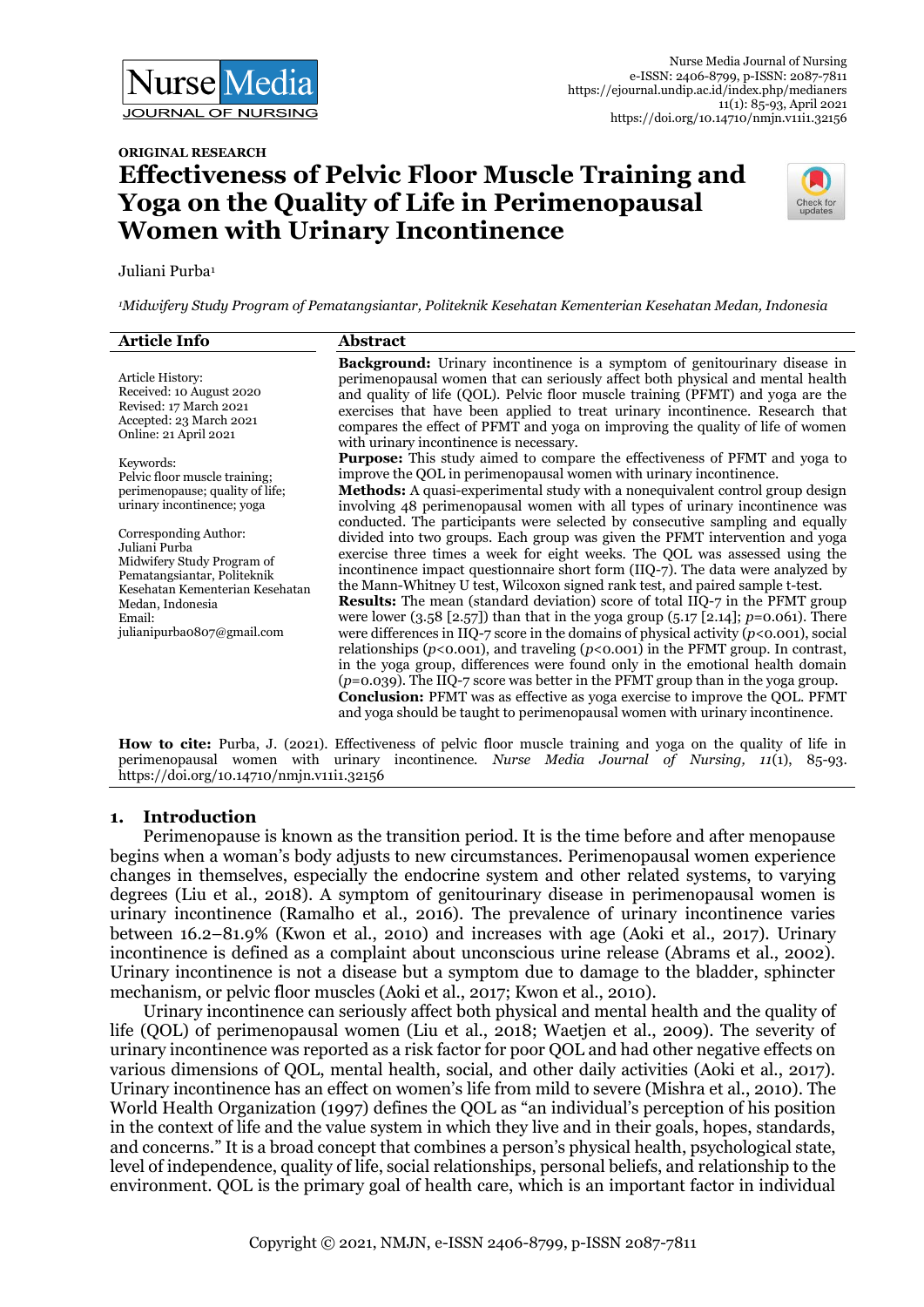health and is used to plan and administer health care programs (World Health Organization, 1997).

Various efforts have been made to improve the QOL of perimenopausal women with urinary incontinence, including pelvic floor muscle training (PFMT) and yoga (Kim et al., 2015). PFMT aims to improve pelvic floor muscle function through selective repetition of contraction and relaxation of voluntary, specific pelvic floor muscles (Aoki et al., 2017). The combination of pelvic muscle exercises and yoga intervention programs positively correlated to improvement in urinary incontinence symptoms and improved the QOL related to urinary incontinence (Kim et al., 2015). Research by Shahali et al. (2010) in Iran reported that PFMT carried out for 12 weeks was successful in improving the QOL of middle-aged women with stress urinary incontinence. A systematic review indicates that PFMT is an effective therapy for overcoming urinary incontinence and improving the women's QOL (Radzimińska et al., 2018). Dumoulin et al. (2014) reported that all interventions with PFMT showed changes in urinary incontinence and improved the QOL. Pelvic floor muscle exercises can heal or improve urinary incontinence and improve the QOL (Cacciari et al., 2019). Most of studies on PFMT have observed the effect of PFMT on improving the QOL of women with urinary incontinence complaints. Different things were found in research by Haakstad et al. (2020), which found that adherence to PFMT for 12 months did not show a correlation with urinary incontinence, including the QOL.

Yoga exercise increases the tone and integrity of the pelvic floor muscles through strength in various components of the muscles and pelvic floor ligaments (Rathore et al., 2014). Various yoga postures can increase the patients' muscle awareness and help them learn to correct themselves. Pelvic floor yogic exercise is designed to maintain the balance of the main muscles that affect the structure of the pelvis and lower back (Ripoll & Mahowald, 2002). Regarding specific yoga postures, the frog pose, fish pose, locust pose, plank pose, sitting forward bend, and seated twist may be beneficial for urinary incontinence (Pang et al., 2017). Research by Huang et al. (2014) found that yoga exercises carried out on middle-aged and older women with urinary incontinence were able to improve the QOL. Nayak et al. (2014) reported that yoga exercise reduced the frequency of urination and involuntary urination in perimenopausal women. A case study in India about the feasibility of integrating yoga therapy in the management of urinary incontinence in older women has been reported by Vinchurkar and Arankalle (2015). In this case study, yoga exercises successfully overcame urinary incontinence in older women, thereby improving their QOL (Vinchurkar & Arankalle, 2015). The previous research by Jayabarthi and Judie (2014) also found that yoga interventions in menopausal women were effective in improving the quality of life in physical, psychological, social, and environmental domains (Jayabharathi & Judie, 2014). A systematic review by Nguyen et al. (2020) showed different results from previous studies. Nguyen et al. (2020) affirmed that there was no convincing relationship between yoga and the QOL in women with menopausal symptoms. However, there were positive effects of yoga on physical complaints, psychological, sexual, and vasomotor with many different effects.

Yoga activities take longer than PFMT. In previous studies, yoga interventions were carried out at varying times between 20-40 minutes per day at home and 70-90 minutes under instructor supervision for 8-18 weeks (Jayabharathi & Judie, 2014; Kim et al., 2015; Reed et al., 2014). Meanwhile, PFMT is carried out for 30-40 minutes for 8-12 weeks (Fitz et al., 2017; Haakstad et al., 2020; Kim et al., 2015; Liu et al., 2018). PFMT could be done at any time without providing a specific time; it could be done in a short time. So far, both interventions give good results against urinary incontinence primarily to improve the QOL in perimenopausal women, although other researchers have found different results (Haakstad et al., 2020; Nguyen et al., 2020). To date, little research has been conducted on the effectiveness of PFMT and yoga on the QOL. Therefore, further research is needed to compare PFMT and yoga to improve the QOL among perimenopausal women. This study aimed to compare the effectiveness of PFMT and yoga to improve the QOL in perimenopausal women with urinary incontinence.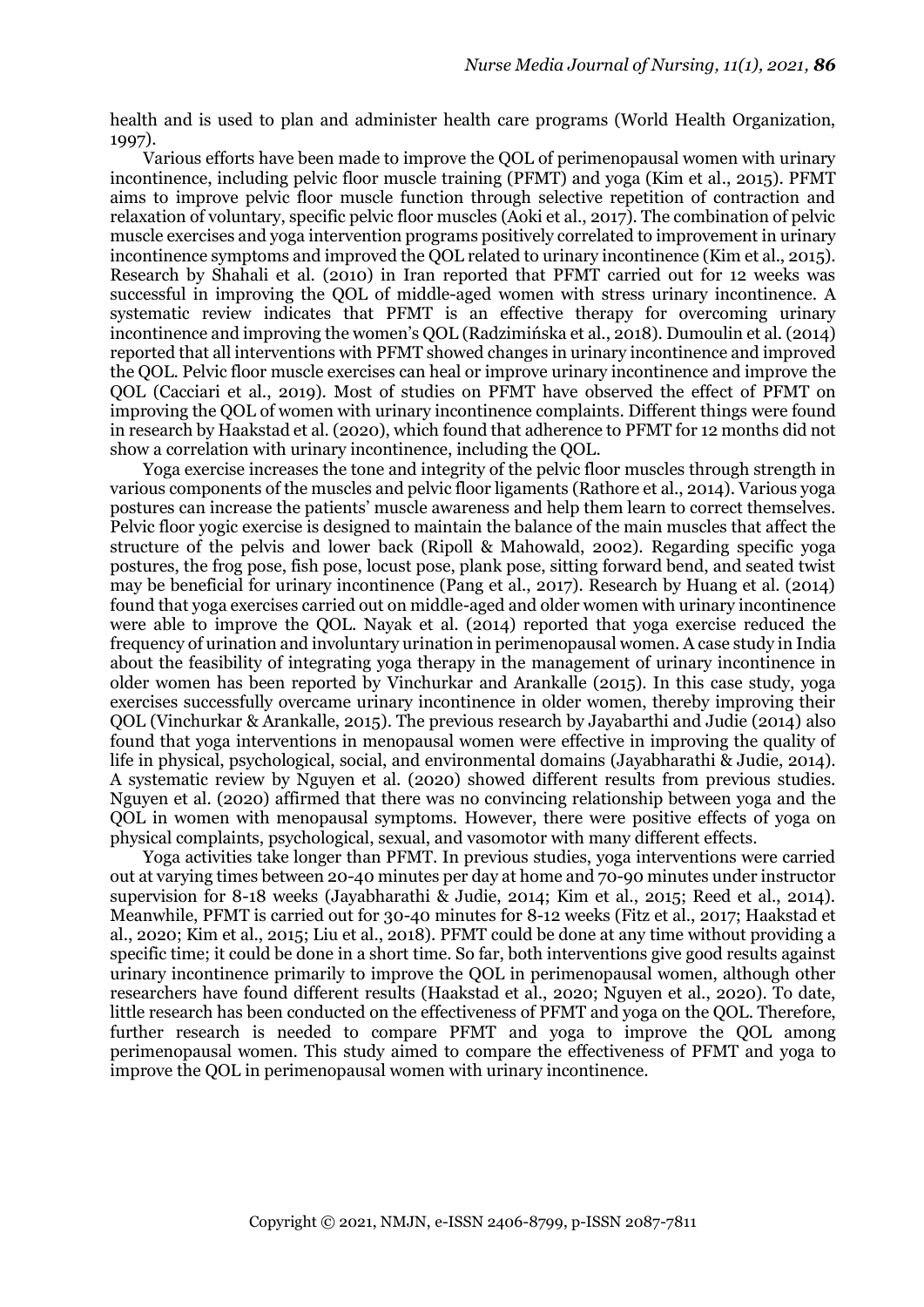#### **2. Methods**

#### *2.1 Research design*

A quasi-experimental study with a nonequivalent control group design was conducted to compare the effectiveness of PFMT and yoga to improve the QOL in perimenopausal women with urinary incontinence.

#### *2.2 Setting and samples*

The study was conducted in a village in Pematangsiantar, North Sumatera, Indonesia, between June and August 2017. The perimenopausal women aged 40–55 diagnosed with all types of urinary incontinence and competent in reading and writing Indonesian were recruited. The sample size was determined based on the formula for calculating the sample size using two proportions, namely 48 participants (each group consisted of 24 subjects). Sampling was performed using the consecutive sampling technique. The sample size was determined using the calculation formula of the two independent populations (Lemeshow et al., 1990). The standard deviation of both groups was 1.49 based on a study by Nayak et al. (2014). In addition, the desired clinical difference (determined by the researcher), Zα, and Zβ were 1.2, 1.96, and 0.842, respectively. Each group consisted of 24 women. Thus, the total sample size was 48 subjects that were divided into two groups of PFMT (n=24) and yoga (n=24).

#### *2.3 Intervention*

Participants were divided into two groups (PFMT and yoga group). The division of groups was carried out by the researcher in sequence to each group (PFMT and Yoga) according to the inclusion criteria. Before the intervention, the participants were requested to complete the IIQ-7 questionnaires by themselves or accompanied by the researcher. Next, each group received their intervention, either PFMT or yoga exercise (*Ashwini mudra* and *Sahajoli mudra*) (Ripoll & Mahowald, 2002) three times a week, for eight weeks (on Monday, Wednesday, and Friday in the gymnastics studios guided by an instructor). Both PFMT and yoga exercises were performed for 60 minutes. Participants were asked to repeat the same exercise at home on the days in between the intervention days. Participants were given leaflets about yoga and PFMT so that they could use them as a practice guide at home. The researcher evaluated and reminded the intervention every day by telephone. All participants complied with this procedure. During the study, no participants dropped out. After eight weeks of intervention, all participants were asked to answer the IIQ-7 questionnaires again. The participants completed the questionnaires by themselves or accompanied by the researcher.

#### *2.4 Measurement and data collection*

In this study, the urinary incontinence was assessed using the urinary distress inventory short form (UDI-6) questionnaire with six questions, and the QOL measurement was performed using the incontinence impact questionnaire short form (IIQ-7) with seven questions. The UDI-6 and IIQ-7 questionnaires had been translated into the Indonesian language and used in previous research with internal consistency (Cronbach's alpha) of 0.84 and convergent validity of 0.18 (*p*=0.048) (Tendean, 2007). In addition, the IIQ-7 assessment covers four domains, namely, physical activity, social relations, traveling, and emotional health. The validity of the UDI-6 and IIQ-7 has been tested in various countries (Momenimovahed et al., 2018; Nusee et al., 2016). The assessment of the UDI-6 and IIQ-7 used the scale that started with 0 (not at all), 1 (slightly), 2 (moderately), and 3 (greatly). A high score indicates that urinary incontinence has a negative impact on QOL (Radzimińska et al., 2018).

Based on the preliminary study, it was found that there were one hundred and forty-five perimenopausal women in the specified village. They were then selected based on the eligibility of seventy respondents. Of these seventy respondents, twenty-two were excluded as they did not meet the inclusion criteria (eighteen respondents) and refused to participate (four respondents). Furthermore, there were forty-eighth respondents who participated in the study to completion. The recruitment of participants was carried out in collaboration with the responsible midwife and the health volunteers of the village. Next, the midwife gave a list of names of the residents (women) identified at the perimenopausal age. The researcher invited potential participants to come to the head office of the village by the help of health volunteers. When potential participants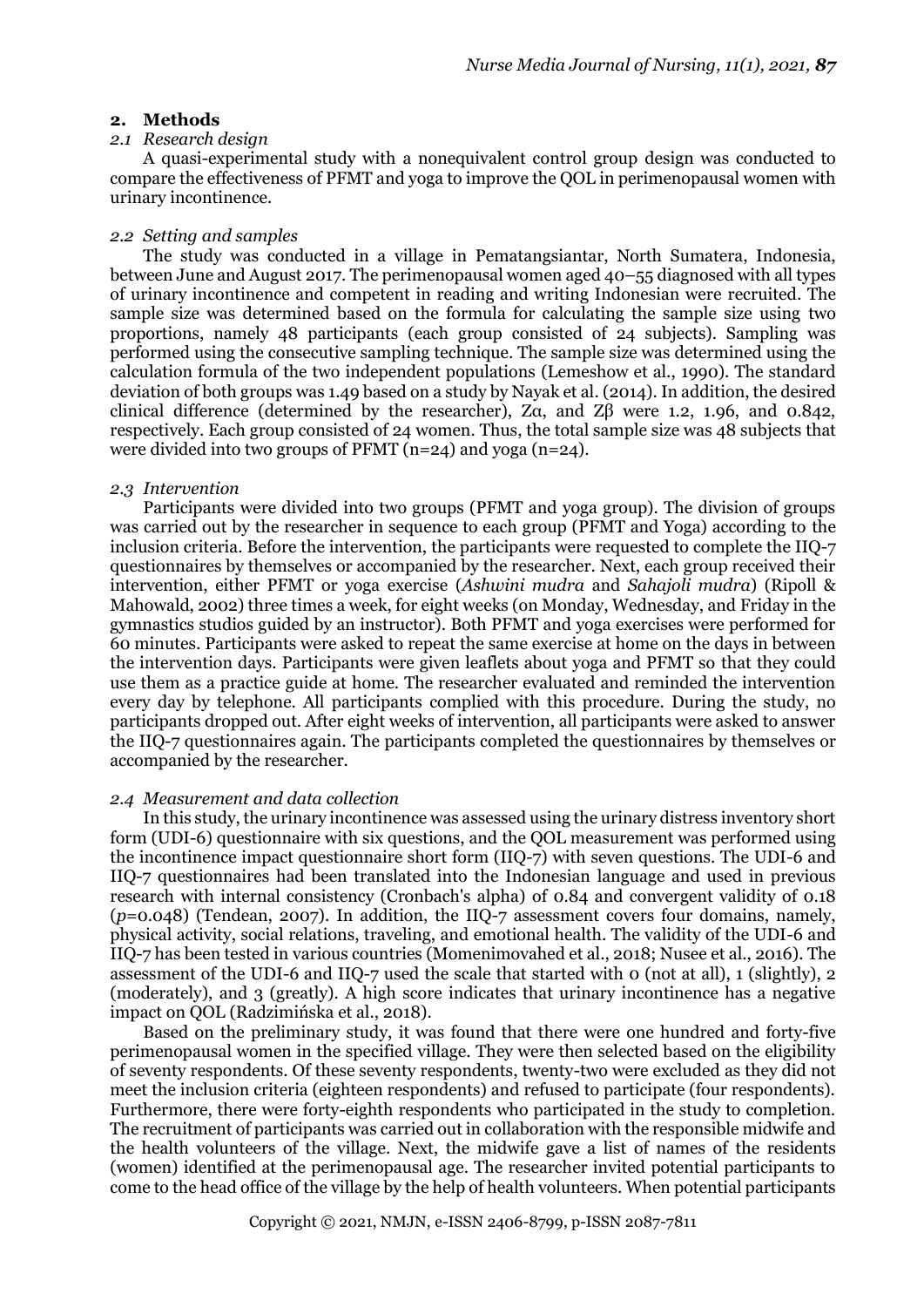arrived, the researcher explained the purpose of the research to be conducted. Subsequently, potential participants were asked to fill in the UDI-6 questionnaire by themselves or accompanied by the researcher for the initial screening of urinary incontinence. The potential participants identified to have urinary incontinence were offered to participate in the study.

## *2.5 Data analysis*

The data analysis was performed using the SPSS version 21 (IBM Corp., USA) with a 95% confidence interval (α=0.05; β=80%). A *p*-value was used to determine statistical significance, with *p*≤0.05 indicating significance. Data normality was determined by the Shapiro–Wilk test. The means and standard deviations (SDs) of numerical data with a normal distribution were calculated, whereas the frequencies of categorical data were calculated. The difference between and intern the two groups was analyzed by Mann–Whitney U test, Wilcoxon signed rank test, paired sample t-test, and linear regression for subgroup analysis.

#### *2.6 Ethical considerations*

This study was approved by the Health Research Ethics Committee of Poltekkes Kemenkes Medan (Reference number 013/KEPK/Poltekkes Kemenkes Medan/2017) and the health office of Pematangsiantar city. Before conducting the study, the researcher explained the purpose of the study, the procedures for data collection, and the benefits of participation to the potential subjects. Before administering the pretest to the potential participants, the researcher informed them that their participation was voluntary. Also, participants were offered an opportunity to ask any questions, and they were assured that they could withdraw from the study at any time. All participants signed a written informed consent form to participate in the study.

## **3. Results**

## *3.1 Characteristics of participants*

The characteristics of the participants are shown in Table 1. There were differences in the age groups of the participants. Participants in the yoga group were older than the PFMT group  $[51.83(2.37)$  vs. 48.58 (3.89)]. There were no differences in the BMI, parity, education level, maternity history, and family planning history between the groups. There were differences in the IIQ-7 scores in the baseline data, but we did not find the effect of age, BMI, and parity variables on the baseline IIQ-7 scores based on subgroup analysis (see Table 2 and Table 3).

| Variable                                          | $\overline{\text{PFMT}}$ (n=24) |         | Yoga (n=24) |          | $\boldsymbol{p}$ |
|---------------------------------------------------|---------------------------------|---------|-------------|----------|------------------|
|                                                   | Mean (SD)                       | $n(\%)$ | Mean (SD)   | $n (\%)$ |                  |
| Age (years)                                       | 48.58 (3.89)                    |         | 51.83(2.37) |          | 0.004            |
| BMI $(kg/m2)$                                     | 24.68(3.15)                     |         | 25.05(3.81) |          | 0.715            |
| Parity                                            | 3.46(0.98)                      |         | 3.21(1.25)  |          | 0.401            |
| Education level                                   |                                 |         |             |          |                  |
| Low (elementary & junior high<br>school)          |                                 | 15(63)  |             | 10(42)   | 0.248            |
| High (senior high school &<br>academy/university) |                                 | 9(37)   |             | 14(58)   |                  |
| Maternity history                                 |                                 |         |             |          |                  |
| Abortus                                           |                                 | 1(4)    |             | 1(4)     | 0.837            |
| Normal                                            |                                 | 22(92)  |             | 21(88)   |                  |
| Cesarean section                                  |                                 | 1(4)    |             | 2(8)     |                  |
| History of family planning                        |                                 |         |             |          |                  |
| <b>Never</b>                                      |                                 | 7(29)   |             | 10(42)   | 0.156            |
| Nonhormonal                                       |                                 | 1(4)    |             | 4(16)    |                  |
| Hormonal                                          |                                 | 16(67)  |             | 10(42)   |                  |
| IIQ-7 baseline score                              | 11.79(1.77)                     |         | 6.04(2.39)  |          | ${}_{0.001}$     |

#### **Table 1.** Characteristics of the participants in the two groups

*Notes.* PFMT=pelvic floor muscle training; SD=standard deviation; BMI=body mass index; IIQ-7=incontinence impact questionnaire short form.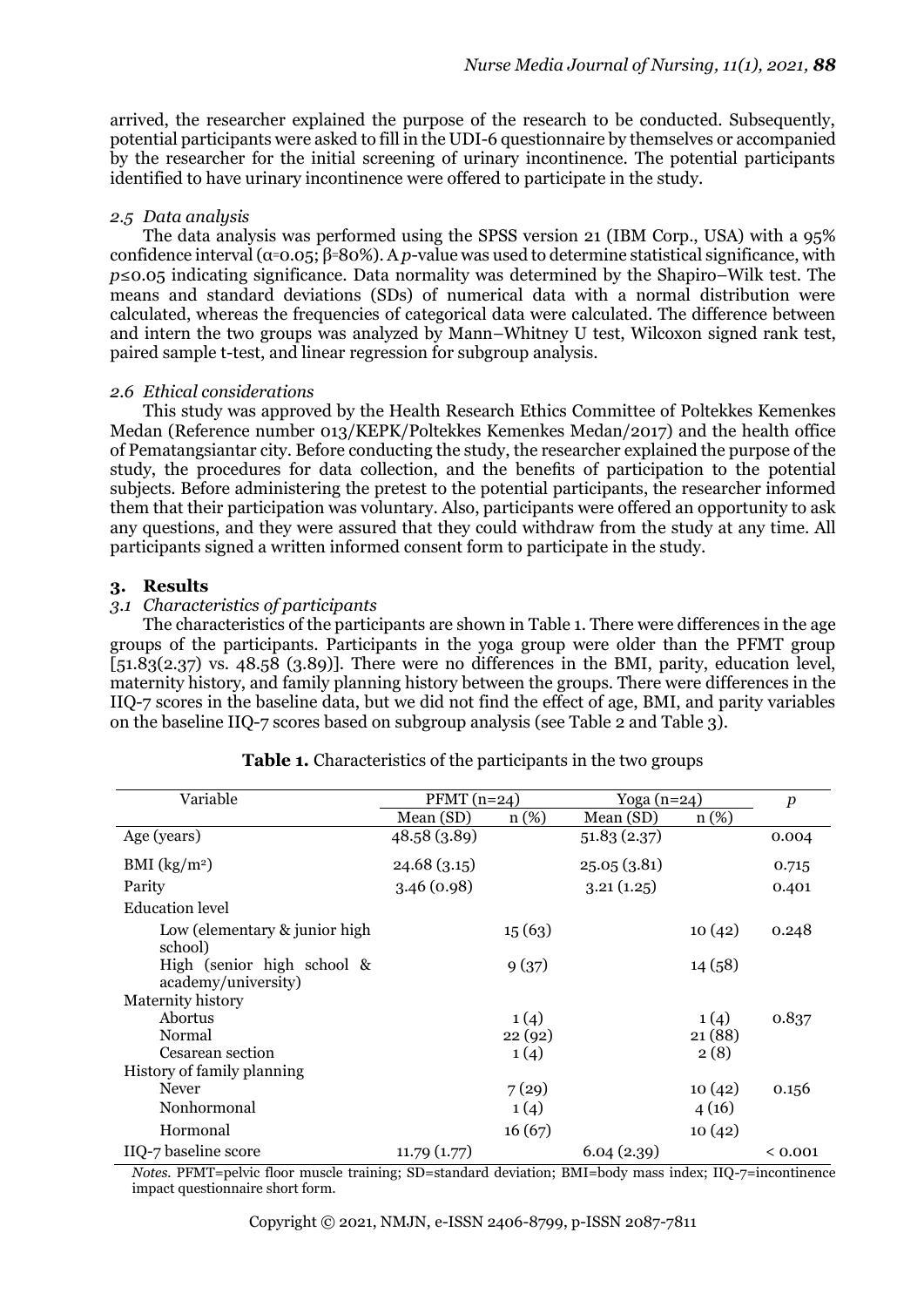| Model        | Variable | Coefficients | Correlate coefficients | <i>p</i> -value |
|--------------|----------|--------------|------------------------|-----------------|
| 1            | Age      | 0.095        | 0.209                  | 0.386           |
|              | BMI      | 0.016        | 0.028                  | 0.898           |
|              | Parity   | $-0.313$     | $-0.173$               | 0.472           |
|              | Constant | 7.870        |                        | 0.182           |
| $\mathbf{2}$ | Age      | 0.095        | 0.209                  | 0.374           |
|              | Parity   | $-0.310$     | $-0.171$               | 0.465           |
|              | Constant | 8.252        |                        | 0.097           |
| 3            | Age      | 0.066        | 0.145                  | 0.499           |
|              | Constant | 8.591        |                        | 0.080           |
|              | Constant | 11.792       |                        | 0.000           |

**Table 2.** Effect of age, BMI, and parity on the baseline IIQ-7 short form score in the PFMT group

BMI=body mass index

**Table 3.** Effect of age, BMI, and parity on the baseline IIQ-7 score in the yoga group

| Model                                                                                         | Variable | Coefficients | Correlate coefficients | <i>p</i> -value |  |  |
|-----------------------------------------------------------------------------------------------|----------|--------------|------------------------|-----------------|--|--|
|                                                                                               | Age      | 0.261        | 0.259                  | 0.254           |  |  |
|                                                                                               | BMI      | 0.030        | 0.048                  | 0.827           |  |  |
|                                                                                               | Parity   | 0.129        | 0.068                  | 0.762           |  |  |
|                                                                                               | Constant | $-8.651$     |                        | 0.483           |  |  |
| $\overline{2}$                                                                                | Age      | 0.256        | 0.254                  | 0.249           |  |  |
|                                                                                               | Parity   | 0.139        | 0.073                  | 0.738           |  |  |
|                                                                                               | Constant | $-7.672$     |                        | 0.460           |  |  |
| 3                                                                                             | Age      | 0.272        | 0.270                  | 0.202           |  |  |
|                                                                                               | Constant | $-8.052$     |                        | 0.460           |  |  |
|                                                                                               | Constant | 6.042        |                        | 0.000           |  |  |
| $\text{DMI}$ hady mass index. $\text{HO}$ $\pi$ -insenting as impact questionnaire short form |          |              |                        |                 |  |  |

BMI=body mass index; IIQ-7=incontinence impact questionnaire short form.

# *3.2 Effect of PFMT and yoga exercise on the QOL*

The results of the effect of PFMT and yoga on the total QOL are presented in Table 4. The IIQ-7 mean (SD) score in the PFMT group after the intervention was lower [3.58(2.57)] than the yoga exercise group  $[5.17(2.14)]$ . However, there was no statistical difference between the groups (*p*=0.061). There were differences in the IIQ-7 score within groups. The effect size in the PFMT group was higher than that in the yoga group (8.21 vs. 0.87).

The effects of PFMT and yoga on the IIQ-7 domain can be seen in Table 5. In the PFMT group, there were differences in the domains of physical activity, social relationships, and traveling after the intervention. In contrast, in the yoga group, only the emotional health domain was different after the intervention.

| IIQ-7 score | $PFMT(n=24)$   | Yoga $(n=24)$ | $p$ -value# |
|-------------|----------------|---------------|-------------|
|             | Mean (SD)      | Mean (SD)     |             |
| Pre         | 11.79(1.77)    | 6.04(2.39)    |             |
| Post        | 3.58(2.57)     | 5.17(2.14)    | 0.061       |
| p value     | $\leq 0.001^*$ | $0.002**$     |             |
| Effect size | 8.21           | 0.87          |             |

**Table 4.** Effects of PFMT and yoga exercise on the total QOL in the two groups

IIQ-7=incontinence impact questionnaire short form; PFMT=Pelvic floor muscle training;

SD=standard deviation; \*Wilcoxon Signed Rank Test; \*\* Paired sample t-test, #Mann-Whitney U test

# **4. Discussion**

This study aimed to compare pelvic floor muscle training (PFMT) with yoga to improve the quality of life (QOL) in perimenopausal women with urinary incontinence. Urinary incontinence disrupts the QOL of women. Senra and Pereira (2015) have reported that women with urinary incontinence had a lower QOL. Various studies have reported that high IIQ-7 scores indicate poor QOL ( Lin et al., 2018; Mallah et al., 2014)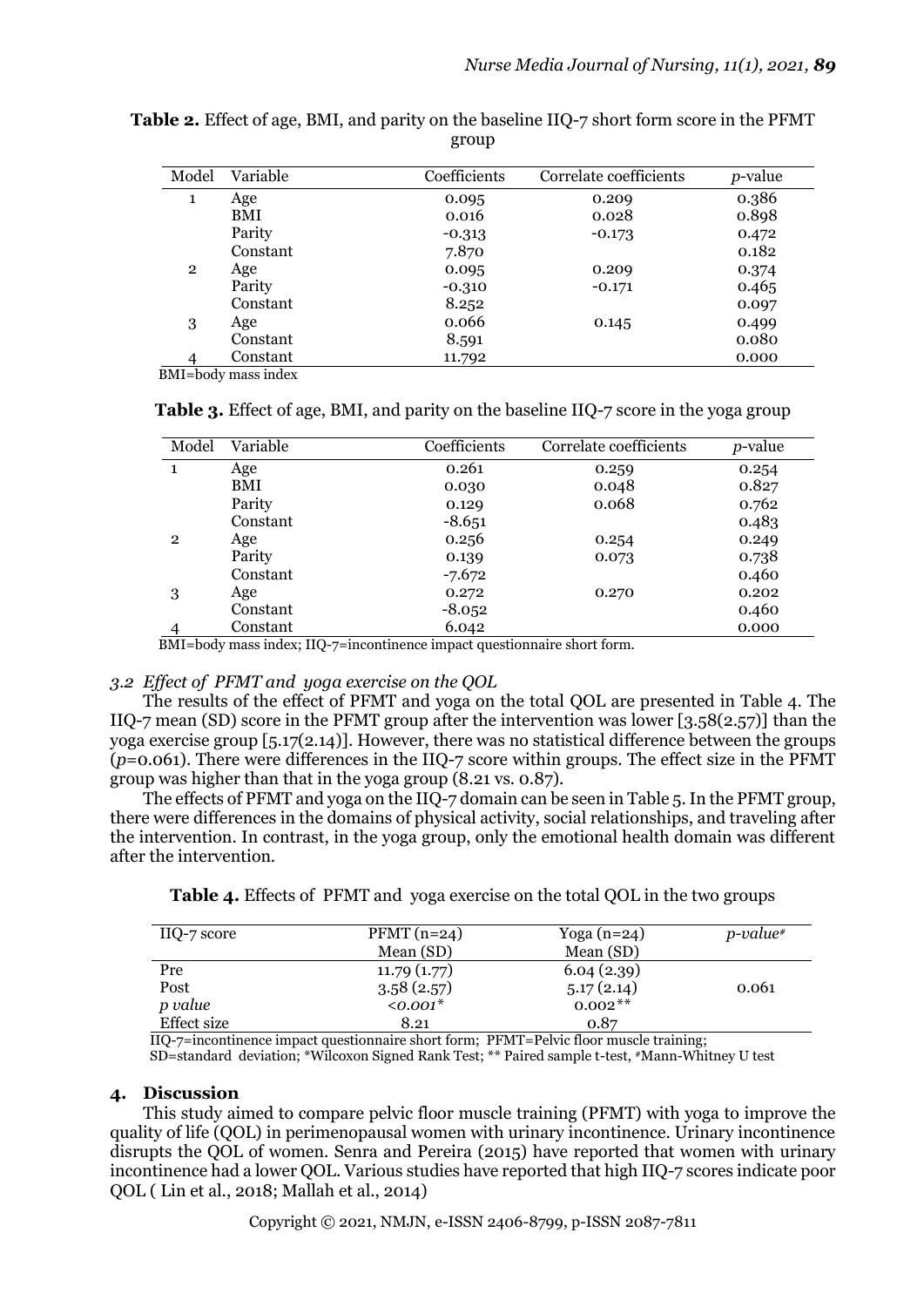| Domain of IIQ-7   | $PFMT(n=24)$ |            | p-value  | Yoga $(n=24)$ |            | <i>p</i> -value |
|-------------------|--------------|------------|----------|---------------|------------|-----------------|
|                   | Mean (SD)    |            |          | Mean (SD)     |            |                 |
|                   | Pre          | Post       |          | Pre           | Post       |                 |
| Physical activity | 4.75(0.79)   | 1.33(1.00) | $0.001*$ | 1.75(1.26)    | 1.75(1.26) | 1.000           |
| Social relation   | 5.83(0.92)   | 0.75(0.79) | $0.001*$ | 1.04(0.75)    | 0.88(0.68) | 0.102           |
| Traveling         | 4.67(0.81)   | 1.29(0.99) | $0.001*$ | 2.42(1.31)    | 2.04(1.23) | 0.107           |
| Emotional health  | 0.54(0.88)   | 0.21(0.58) | 0.107    | 0.83(0.96)    | 0.5(0.59)  | $0.039*$        |

**Table 5.** Effect of PFMT and yoga exercise on the domain of quality of life in the two groups

IIQ-7=incontinence impact questionnaire short form; PFMT=Pelvic floor muscle training;

SD=standard deviation; \*significant

In this study, there was no difference in the QOL between the PFMT and yoga groups (*p*=0.061) after the intervention. However, in the analysis of each group, there was a difference in the QOL after the intervention, with the largest mean difference in the PFMT group. The result of this study found that the analysis within the PFMT group showed a significant decrease in the IIQ-7 scores. This can be seen based on the differences in three of the four IIQ-7 domains after the intervention of physical activity, social relationships, and traveling. Overall, the same results have been reported by Topuz and Seviğ who found that PFMT had a positive impact on urinary incontinence (Topuz & Seviğ, 2016). Shahali et al. (2010) also showed improvement in the quality of life outcomes in women with stress urinary incontinence after PFMT for 12 weeks. A study by Radzimińska et al. (2018) reported that PFMT alone or other physical exercises were an effective technique to reduce urinary symptoms in older women with urinary incontinence. PFMT significantly improved the QOL of women with urinary incontinence. Hence, PFMT was recommended as a first-line conservative treatment.

In our study, the yoga intervention also affected a decrease in the IIQ-7 scores. However, this difference can only be found in the emotional health domain. Overall, the results of this study were in line with Nayak et al. (2014) in India. Nayak et al. (2014) reported that yoga had the most influence on improving the QOL in all domains. Yoga in perimenopausal women can reduce the frequency of urination and uncontrolled urine output. Previous research by Huang et al. (2014) also found that 90 minutes of yoga intervention for six weeks, plus exercise for at least one hour at home, reduced the frequency of total urinary incontinence by 66% from baseline. Vinchurkar and Arankalle (2015) reported the effect of yoga on stress urinary incontinence; it was revealed that yoga exercises performed twice a day for 21 days successfully improved the QOL of women with urinary incontinence. Yoga therapy includes the practice of physical postures (*asanas*), voluntary regulated breathing techniques (*pranayamas*), *Ashwini mudra*, *Sahajoli mudra,* and meditation (*dhyana*). *Ashwini mudra* and *Sahajoli mudra* exercises include the contraction and relaxation of the gluteal muscles, perineum, sphincter, and the entire pelvic floor. Strengthened muscles in *Ashwini mudra* are puboanalis and puborectalis, while *Sahajoli mudra* strengthens pubovaginalis muscles. This posture is known to increase the pelvic region muscle tone and enrich blood circulation in the urogenital area (Rathore et al., 2014).

Yoga can be used as an alternative treatment strategy for women who do not have access to specialists or choose not to use pharmacological or surgical therapy. Yoga is an alternative to urinary incontinence that can be done by both middle-aged (45–59 years) and older (60–74 years) women without complications of urological history and is safe and effective (Huang et al., 2014). Pelvic floor yogic exercises (PFYEs) increase pelvic floor muscle strength and help improve their tone. PFYEs help in three ways: (1) yoga postures isolate and strengthen pelvic floor muscles and stretch and extend them; (2) breathing can release tension and direct healthy and oxygenated blood to the pelvis; and (3) the yoga posture helps in strengthening the core postural muscles, which are directly related to the pelvic floor muscles. A healthy relationship between the core muscle and pelvic muscle is very important for overall pelvic health (Rathore et al., 2014). Based on our study, no adverse events were found due to yoga interventions. Besides, there was an increase in the QOL, especially in the emotional health domain. This shows the effectiveness, safety, and efficacy of yoga.

In our study, there was a difference in the baseline scores of IIQ-7 in the two groups before the intervention. Participants in the yoga group were older than those in the PFMT group. This difference may be due to differences in the age of the two groups of participants. The incidence of

Copyright © 2021, NMJN, e-ISSN 2406-8799, p-ISSN 2087-7811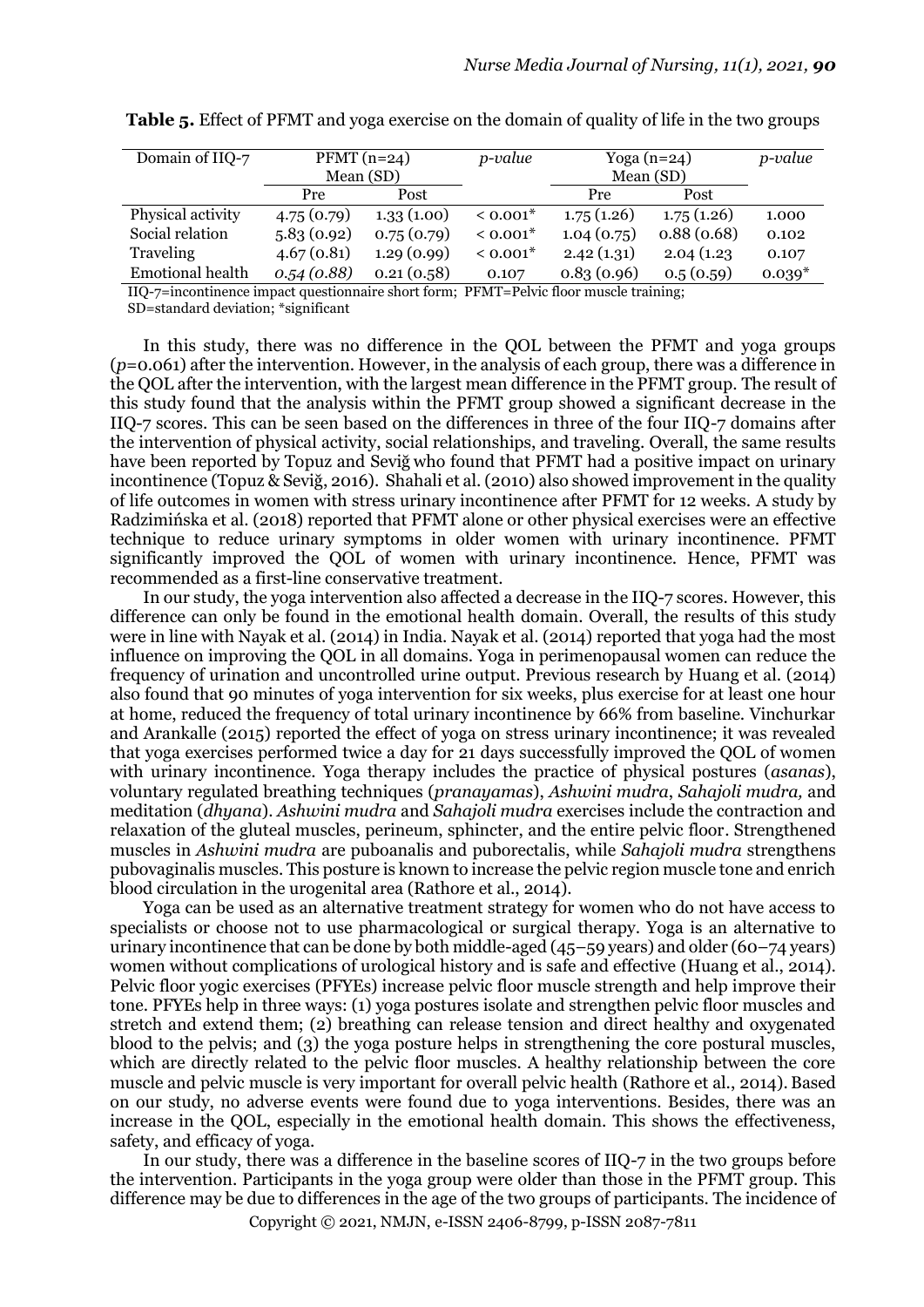urinary incontinence is usually related to age because of the aging process (Aoki et al., 2017). However, the results of the regression analysis showed no effect of age on IIQ-7 in this study.

# **5. Implication and limitation**

The findings of this study suggest the application of PFMT and yoga exercises for improving the QOL in perimenopausal women with urinary incontinence. This study has limitations. First, there was no differentiated types of urinary incontinence, so that the interventions that were performed could not describe the condition of urinary incontinence. Second, the IIQ-7 baseline data had differences. It was presumably because the researchers did not explore more about the length of urinary incontinence that the participants experienced, so the researcher did not provide a limitation in the inclusion criteria when conducted the initial screening. There should be no difference in the IIQ-7 baseline data so that respondents are actually in the same group of QOL. Third, measurement of pelvic floor muscle strength was not performed objectively to assess changes after the intervention. A long-term follow-up was not conducted in this study, so the benefits of PFMT and yoga cannot be ascertained. Despite the limitations, this study demonstrated preparation to support the feasibility, potency, and security of yoga interventions in the group of perimenopausal women with urinary incontinence. Besides, routine PFMT exercise is a first step to improve urinary incontinence in perimenopausal women.

## **6. Conclusions**

This study showed that there was no difference between PFMT and yoga for improving the QOL in perimenopausal women with urinary incontinence, generally. However, based on the domain of the QOL, we found the difference in the domain of physical activity, traveling, and social relations in the PFMT group. Whereas in the yoga group, the difference was only found in the emotional health domain. In conclusion, PFMT was as effective as yoga for improving the QOL in perimenopausal women with urinary incontinence.

The researchers suggest that the subsequent studies explore the combination of PFMT and yoga intervention in overcoming urinary incontinence, and urinary incontinence restriction is included in the inclusion criteria. Additional high-quality research is warranted to confirm and explore the beneficial effects of yoga in perimenopausal women by paying attention to the things mentioned above.

## **Acknowledgment**

This study was supported by Politeknik Kesehatan Kementerian Kesehatan Medan, Indonesia.

## **Conflict of interest**

None

## **References**

- Abrams, P., Cardozo, L., Fall, M., Griffiths, D., Rosier, P., Ulmsten, U., Van Kerrebroeck, P., Victor, A., & Wein, A. (2002). The standardisation of terminology of lower urinary tract function: Report from the standardisation sub-committee of the international continence society. *Neurourology and Urodynamics, 21*(2), 167–178. https://doi.org/10.1002/nau.10052.
- Aoki, Y., Brown, H. W., Brubaker, L., Cornu, J. N., Daly, J. O., & Cartwright, R. (2017). Urinary incontinence in women. *Nature Reviews Disease Primers,* 3, 1–44. https://doi.org/10.1038/nrdp.2017.42.
- Cacciari, L. P., Dumoulin, C., & Hay-smith, E. J. (2019). Pelvic floor muscle training versus no treatment, or inactive control treatments for urinary incontinence in women: A Cochrane systematic review abridged republication. *Brazilian Journal of Physical Therapy, 23*(2), 93– 107. https://doi.org/10.1016/j.bjpt.2019.01.002.
- Dumoulin, C., Hay-Smith, E. J., & Mac Habée-Séguin, G. (2014). Pelvic floor muscle training versus no treatment, or inactive control treatments, for urinary incontinence in women. *Cochrane Database of Systematic Reviews*, 5, CD005654. https://doi.org/10.1002/14651858.CD005654.pub3.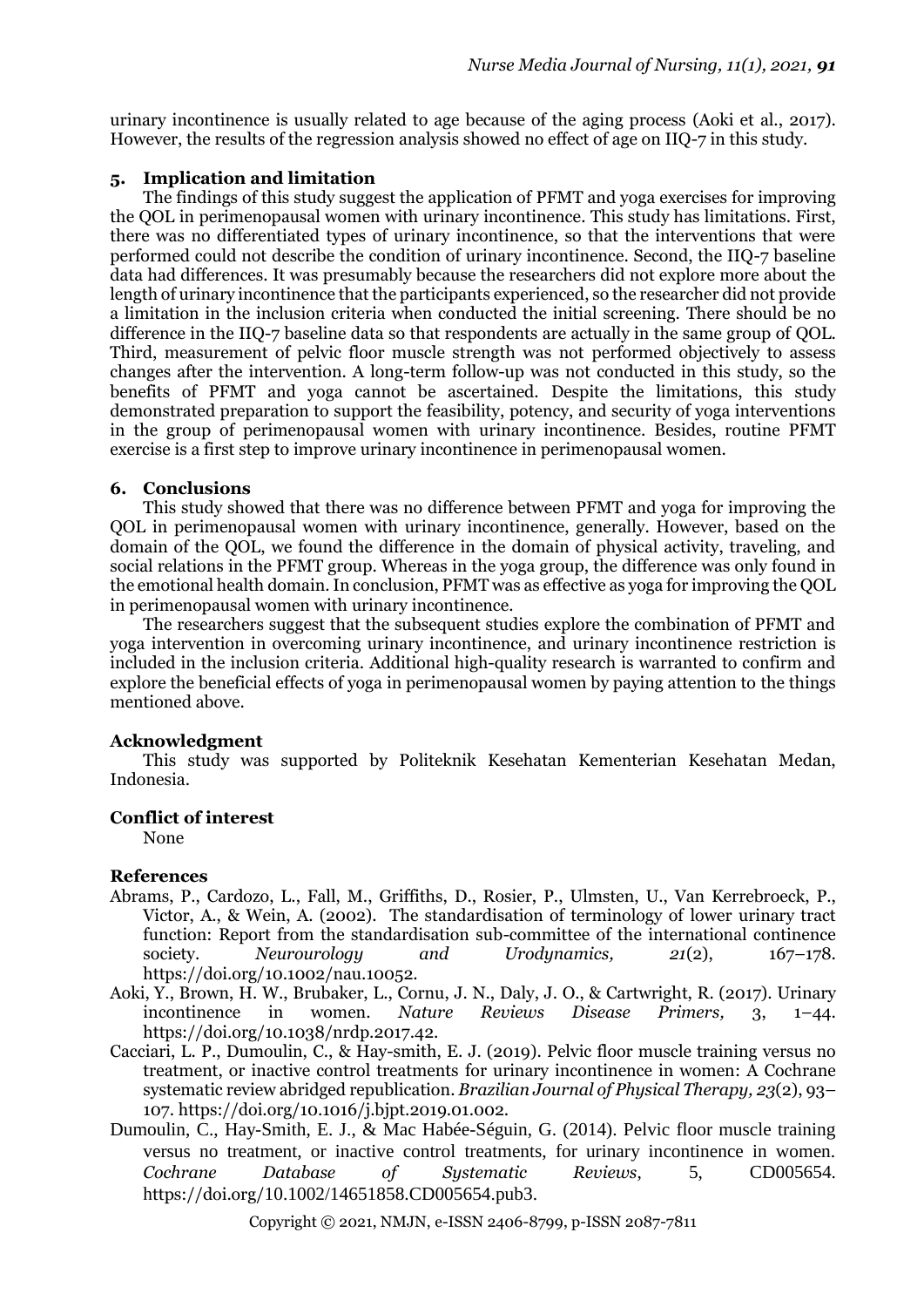- Fitz, F., Sartori, M., Girão, M. J., & Castro, R. (2017). Pelvic floor muscle training for overactive bladder symptoms: A prospective study. *Revista Da Associacao Medica Brasileira, 63*(12), 1032–1038. https://doi.org/10.1590/1806-9282.63.12.1032.
- Haakstad, L. A. H., Gjestvang, C., Lamerton, T., & Bo, K. (2020). Urinary incontinence in a fitness club setting: Is it a workout problem? *International Urogynecology Journal, 31*, 1795–1802. https://doi.org/10.1007/s00192-020-04253-0.
- Huang, A. J., Jenny, H. E., Chesney, M. A., Schembri, M., & Subak. L. L. (2014). A group-based yoga therapy intervention for urinary incontinence in women: A pilot randomized trial. *Female Pelvic Medicine & Reconstructive Surgery, 20*(3), 147–154. https://doi.org/10.1097/SPV.0000000000000072.
- Jayabharathi, B., & Judie. A. (2014). Complementary health approach to quality of life in menopausal women: A community-based interventional study. *Clinical Interventions in Aging, 9,* 1913–1921.
- Kim, G. S., Kim, E. G., Shin, K. Y., Choo, H. J., & Kim, M. J. (2015). Combined pelvic muscle exercise and yoga program for urinary incontinence in middle-aged women. *Japan Journal of Nursing Science, 12*(4), 330–39. https://doi.org/10.1111/jjns.12072.
- Kwon, B. E., Kim, G. Y., Son, Y. J., Roh, Y. S., & You, M. A. (2010). Quality of life of women with urinary incontinence: A systematic literature review. *International Neurourology Journal, 14*(3), 133–140. https://doi.org/10.5213/inj.2010.14.3.133.
- Lemeshow, S., Hosmer, D. W., Klar, J., & Lwanga, S. K. (1990). *Adequacy of sample size in health studies.* John Wiley & Sons Ltd.
- Lin, Y., Chang, S., Hsieh, W., & Chang, Y. (2018). Persistent stress urinary incontinence during pregnancy and one year after delivery; its prevalence, risk factors and impact on quality of life in Taiwanese women: An observational cohort study. *Taiwanese Journal of Obstetrics & Gynecology, 57*(3), 340–345. https://doi.org/10.1016/j.tjog.2018.04.003.
- Liu, L., Zhang, Y., Gong, J., Chen, X., Wu, H., & Zhu, W. (2018). Effects of different treatment methods on the clinical and urodynamic state of perimenopausal women with stress urinary incontinence. *Iranian Journal of Public Health, 47*(8), 1090–1097.
- Mallah, F., Montazeri, A., Ghanbari, Z., Tavoli, A., Haghollahi, F., & Aziminekoo, E. (2014). Effect of urinary incontinence on quality of life among Iranian women. *Journal of Family and Reproductive Health, 8*(1), 13–19.
- Mishra,G. D., Cardozo, L., & Kuh, D. (2010). Menopausal transition and the risk of urinary incontinence: Results from a British prospective cohort. *BJU International*, *106*(8), 1170– 1175. https://doi.org/10.1111/j.1464-410X.2010.09321.x.
- Momenimovahed, Z., Tiznobaik, A., Pakgohar, M., Montazeri, A., & Taheri, S. (2018). Incontinence impact questionnaire (IIQ-7) and urogenital distress inventory (UDI-6): Translation and psychometric validation of the Iranian version. *Journal of Clinical and Diagnostic Research, 12*(5), QC15–18. https://doi.org/10.7860/JCDR/2018/34315.11538.
- Nayak, G., Kamath, A., Kumar, P. N., & Rao. (2014). Effect of yoga therapy on physical and psychological quality of life of perimenopausal women in selected coastal areas of Karnataka, India. *Journal of Mid-Life Health, 5*(4), 180–185. https://doi.org/10.4103/0976- 7800.145161
- Nguyen, T. M., Do, T. T. T., Tran, T. N., & Kim, J. H. (2020). Exercise and quality of life in women with menopausal symptoms: A systematic review and meta-analysis of randomized controlled trials. *International Journal of Environmental Research and Public Health,* 17, 7049. https://doi.org/10.3390/ijerph17197049.
- Nusee, Z., Rusly, A., Jamaluddin, A. R., Abdulwahab, D. F., & Ismael, R. (2016). Translation and validation of bahasa Malaysia version of urogenital distress inventory (UDI-6) and incontinence impact quality of life questionnaires (IIQ-7), a cross sectional study. *Malaysian Journal of Medical Sciences, 23*(3), 57–63. http://www.mjms.usm.my/MJMSvol23no3.html
- Pang, R., Chang, R., Zhou, X., & Jin. C. (2017). *Complementary and alternative medicine treatment for urinary incontinence*. IntechOpen. https://www.intechopen.com/books/synopsis-in-the-management-of-urinaryincontinence/complementary-and-alternative-medicine-treatment-for-urinaryincontinence